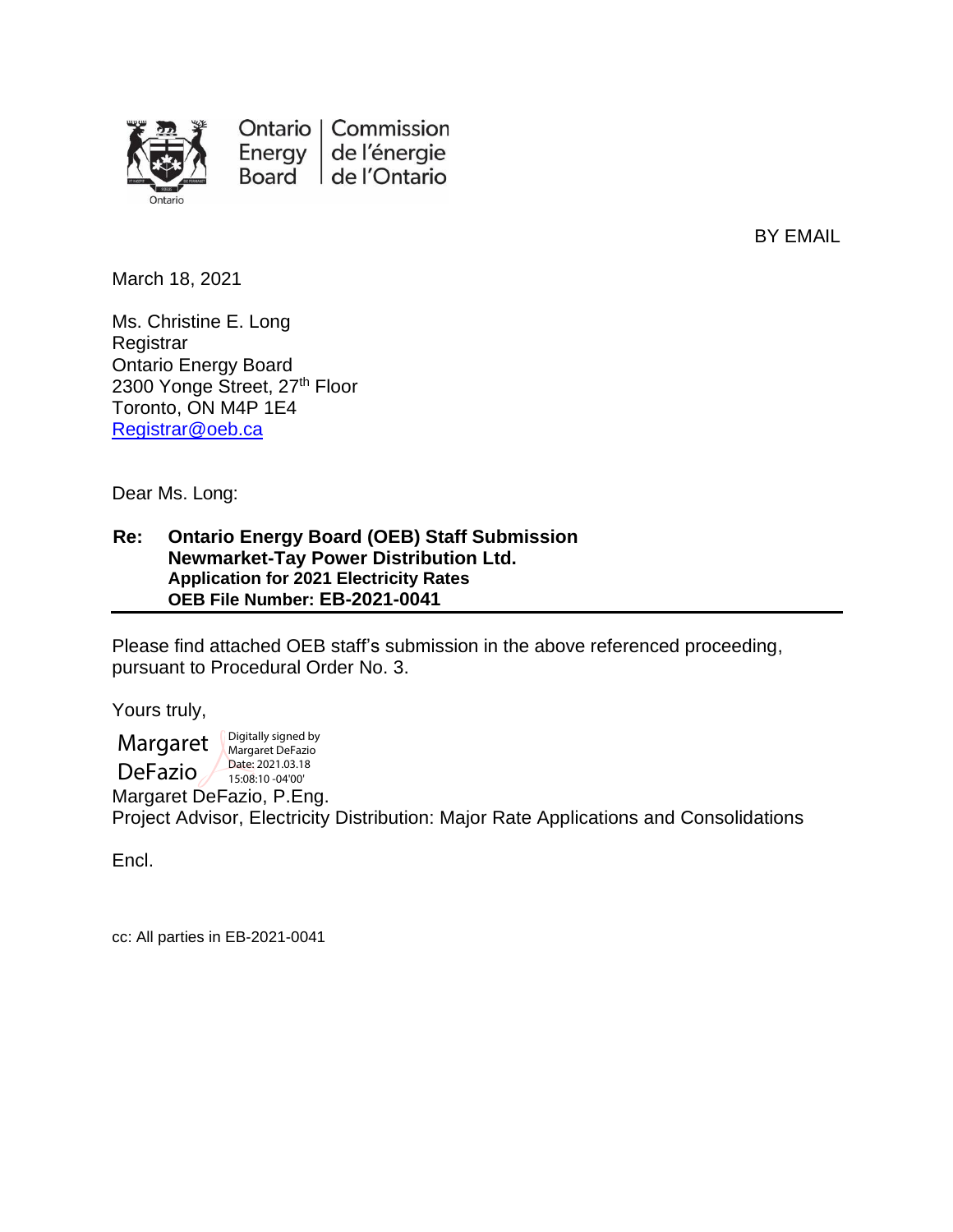

# **ONTARIO ENERGY BOARD**

## **OEB Staff Submission**

**Newmarket-Tay Power Distribution Ltd.**

**2021 Rates Application**

**EB-2021-0041**

**March 18, 2021**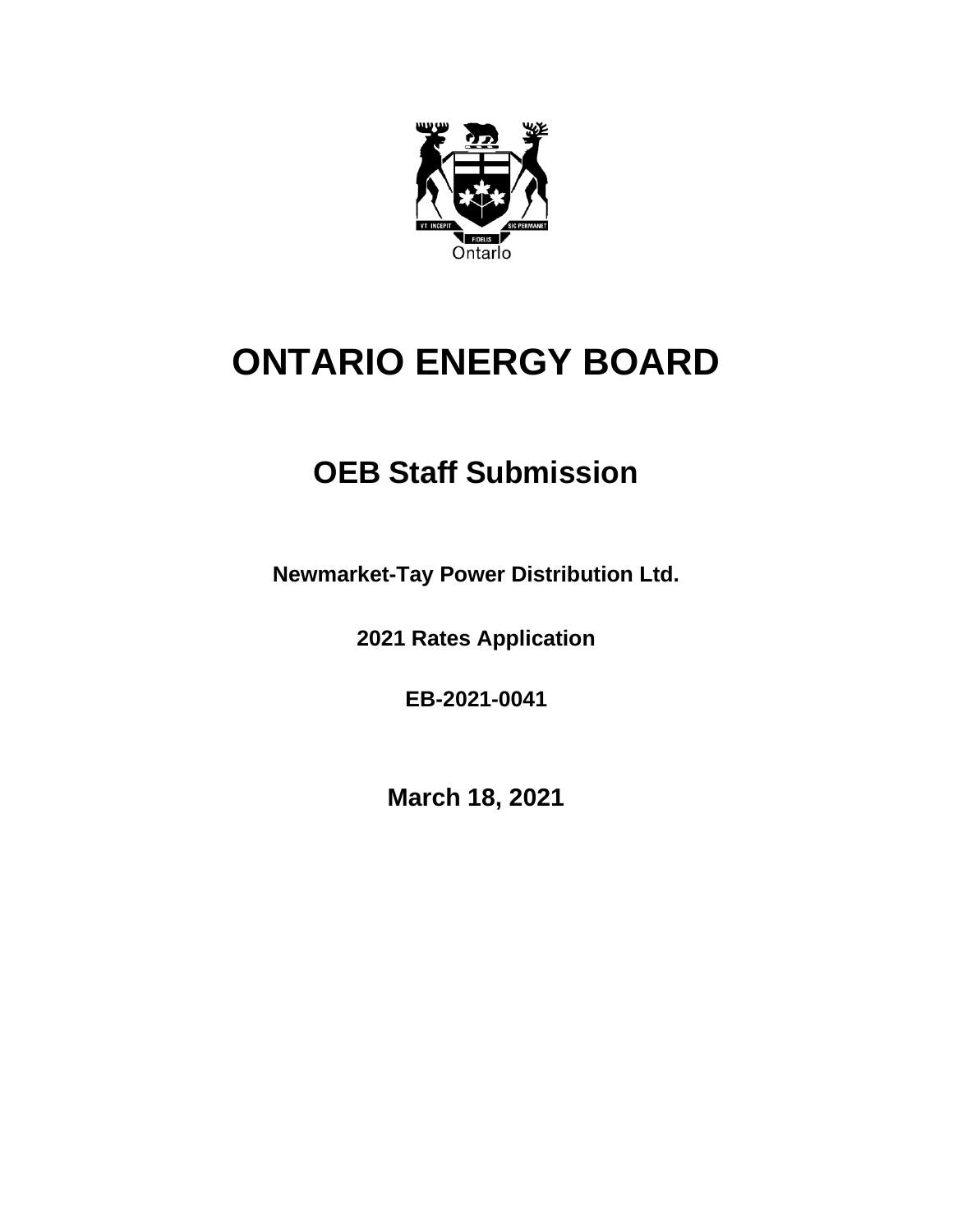### **Introduction**

Newmarket-Tay Power Distribution Ltd. (Newmarket-Tay Power) filed an Incentive Rate-setting Mechanism (IRM) application with the Ontario Energy Board (OEB) on November 23, 2020 under section 78 of the *Ontario Energy Board Act*, *1998*, seeking approval for changes to the rates that Newmarket-Tay Power charges for electricity distribution, to be effective May 1, 2021.

On March 4, 2021, Newmarket-Tay Power served and filed new information, consisting of a draft calculation of the Holland Transformer Station (Holland TS) 10<sup>th</sup> anniversary true-up payment amount, based on information provided by Hydro One Networks Inc. (Hydro One) on March 3, 2021, and an updated Incremental Capital Module (ICM) model. According to Newmarket-Tay Power,

Hydro One notes that [the updated calculations] are drafts and may change after the following two events:

- (a) The completion of quality checks by Hydro One; and
- (b) Consultation by Hydro One with [Newmarket-Tay Power] to determine whether the analysis of the underlying data is correct.

These events are expected to occur over the next several weeks, depending on the schedules of the various experts of NT Power and Hydro One.<sup>1</sup>

In Procedural Order No. 3, issued on March 15, 2021, the OEB permitted this amendment to the evidentiary record and allowed OEB staff and intervenors an opportunity to file supplementary submissions on the reliance the OEB should place on this new material in rendering a decision in this proceeding, and Newmarket-Tay Power an opportunity to reply to any such submissions.

<sup>1</sup> EB-2020-0041, Application and Evidence, March 4, 2021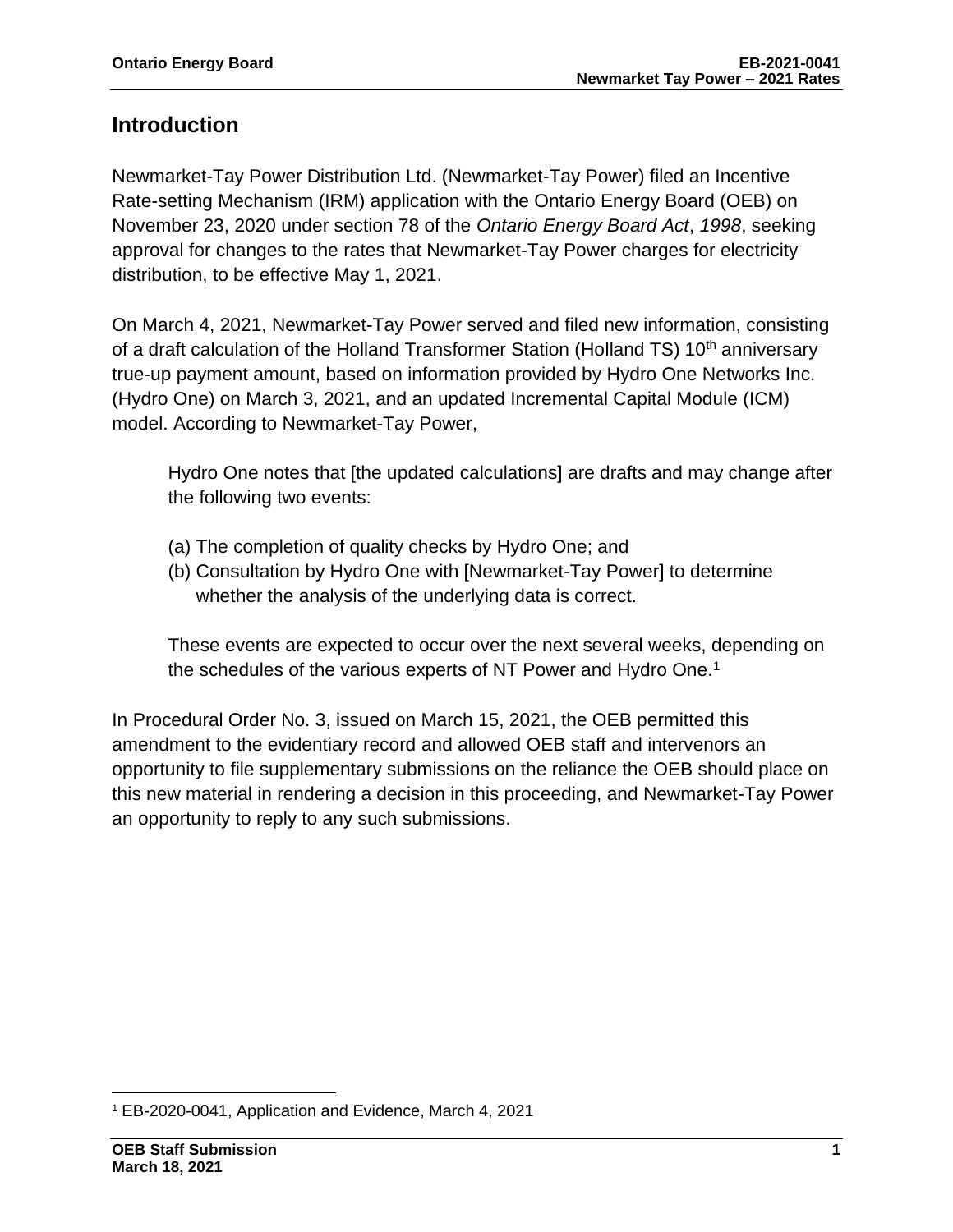### **Staff Submission**

Newmarket-Tay Power applied for relief under the OEB's ICM funding mechanism for two items: the Holland TS  $5<sup>th</sup>$  and 10<sup>th</sup> anniversary true-up payment amounts, in accordance with a Connection and Cost Recovery Agreement (CCRA) with Hydro One. The revised information submitted on March 4, 2021 applies only to the second CCRA true-up payment, originally estimated at \$6,100,000, to be paid in 2021.

The new information filed by Newmarket-Tay Power is an estimate provided by Hydro One for the ten-year true-up, which increased the previous amount of \$6,100,000 by \$485,200, to \$6,585,200. OEB staff submits that the updated amount should be used in this proceeding.

Newmarket-Tay Power had two options for including the revised 2021 CCRA ten-year true-up payment in the capital budget:

- 1) Increase the overall capital budget envelope.
- 2) Defer capital spending and maintain the original capital budget envelope.

Newmarket-Tay Power submitted it will increase the 2021 capital budget by the amount that the ten-year CCRA true-up payment increased. This approach is consistent with the position that Newmarket-Tay Power has previously expressed in this proceeding. For example, in its reply submission filed on March 4, 2021, Newmarket-Tay Power discussed proposals to reduce its total 2021 capital budget by deferring asset replacement, stating:

NT Power explained that it already paced all categories of replacement at levels that were under the recommendation of the Asset Condition Assessment (ACA).<sup>2</sup> If NT Power were to further reduce its planned capital expenditures in 2021, it would result in an unsustainable system renewal program that is insufficient to maintain asset condition based on the information gained from the ACA.

OEB staff does not object to Newmarket-Tay Power's proposal to increase its capital budget in 2021 to incorporate the revised ten-year true-up amount, while maintaining asset replacement spending levels.

<sup>2</sup> Response to Board Staff NTRZ IR-21(a).